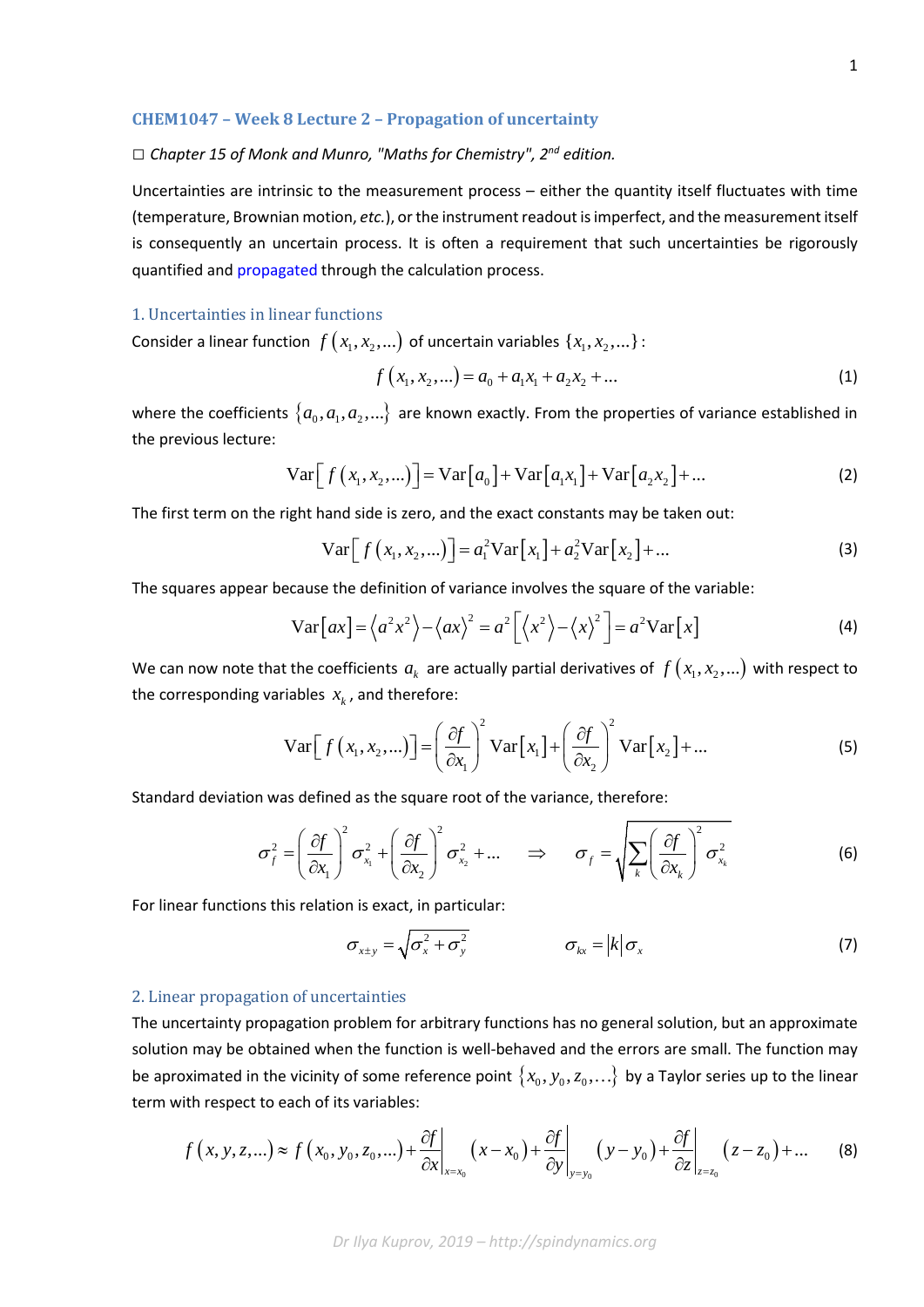The function itself and the reference point are known exactly. This means that everything except  ${x, y, z,...}$  in Equation (8) is exact. This reduces Equation (8) to the form specified for the linear function in the previous section and allows us to use the expression we have derived for the error propagation through a linear function. The result, for statistically independent variables  $\{x, y, z, ...\}$ , is:

$$
\sigma_f \approx \sqrt{\left(\frac{\partial f}{\partial x}\right)^2 \sigma_x^2 + \left(\frac{\partial f}{\partial y}\right)^2 \sigma_y^2 + \left(\frac{\partial f}{\partial z}\right)^2 \sigma_z^2 + \dots}
$$
 (9)

This relation may be pre-computed for common functions. For example, for the product and the ratio of two statistically independent uncertain variables:

$$
\sigma_{xy} \approx \sqrt{\left(\frac{\partial}{\partial x}(xy)\right)^2 \sigma_x^2 + \left(\frac{\partial}{\partial y}(xy)\right)^2 \sigma_y^2} = \sqrt{y^2 \sigma_x^2 + x^2 \sigma_y^2} = |xy| \sqrt{\left(\frac{\sigma_x}{x}\right)^2 + \left(\frac{\sigma_y}{y}\right)^2}
$$
(10)

$$
\sigma_{x/y} \approx \sqrt{\left(\frac{\partial}{\partial x}\frac{x}{y}\right)^2 \sigma_x^2 + \left(\frac{\partial}{\partial y}\frac{x}{y}\right)^2 \sigma_y^2} = \sqrt{\frac{\sigma_x^2}{y^2} + \frac{x^2 \sigma_y^2}{y^4}} = \left|\frac{x}{y}\right| \sqrt{\left(\frac{\sigma_x}{x}\right)^2 + \left(\frac{\sigma_y}{y}\right)^2}
$$
(11)

Because this uncertainty propagation procedure uses a local linear approximation, it is important to always make sure that the linear approximation is a good one.

| <b>Function</b>              | Formula                 | <b>Propagation rule</b>                                                                                                        |
|------------------------------|-------------------------|--------------------------------------------------------------------------------------------------------------------------------|
| addition / subtraction       | $f(x, y) = x \pm y$     | $\sigma_f \approx \sqrt{\sigma_x^2 + \sigma_y^2}$                                                                              |
| scaling by an exact constant | $f(x) = kx$             | $\sigma_f \approx  k  \sigma_x$                                                                                                |
| product                      | $f(x, y) = xy$          | $\sigma_f \approx  xy  \sqrt{\left(\frac{\sigma_x}{x}\right)^2 + \left(\frac{\sigma_y}{y}\right)^2}$                           |
| ratio                        | $f(x, y) = \frac{x}{y}$ | $\sigma_f \approx \left  \frac{x}{v} \right  \sqrt{\left( \frac{\sigma_x}{x} \right)^2 + \left( \frac{\sigma_y}{v} \right)^2}$ |
| exact powers                 | $f(x) = x^k$            | $\sigma_f \approx \left  kx^{k-1} \sigma_x \right $                                                                            |
| powers of an exact number    | $f(x) = k^x$            | $\sigma_f \approx \left  k^x \sigma_x \ln k \right $                                                                           |
| logarithm with an exact base | $f(x) = \log_k x$       | $\sigma_f \approx \left  \frac{\sigma_x}{x \ln k} \right $                                                                     |

*Table 1. Uncertainty propagation rules for common functions*

In situations where the linear approximation is not good, an alternative way of determining the standard deviation of a function of uncertain parameters is the *[Monte-Carlo method](https://en.wikipedia.org/wiki/Monte_Carlo_method)*: the parameters are randomly varied within their statistical distributions and the function is recomputed until sufficient statistics is accumulated to determine the distribution parameters of the function.

**Example 1:** calculate the pressure and estimate its uncertainty for a 1.00  $\pm$  0.03 m<sup>3</sup> container holding  $0.30 \pm 0.02$  moles of an ideal gas at the temperature of 298  $\pm$  2 Kelvin. The numbers after the " $\pm$ " symbol are standard deviations. Assume that the gas constant *R* is known exactly.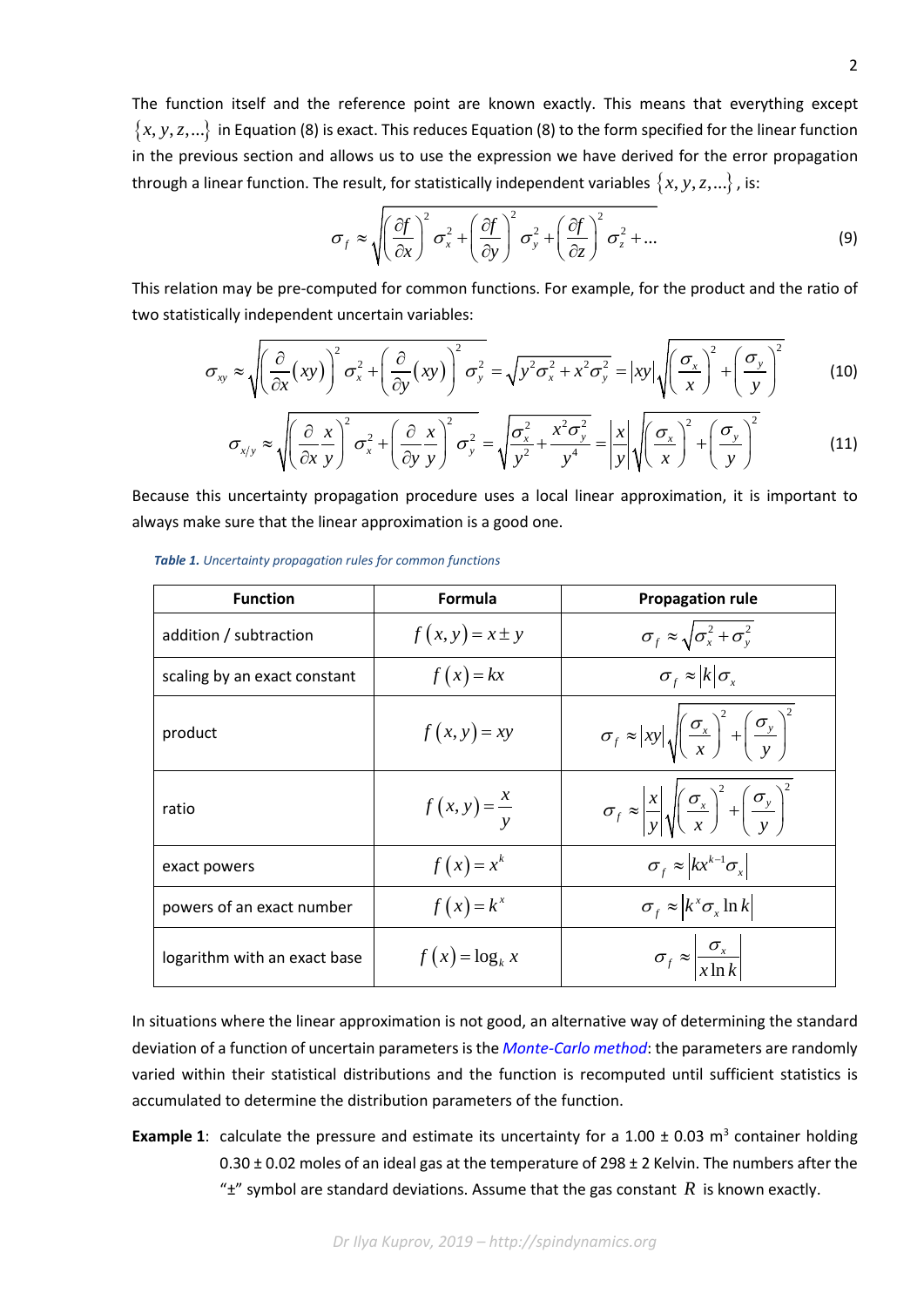**Solution:** the ideal gas law is  $PV = nRT$ . Solving it for pressure yields  $P = nRT/V = 743$  Pa. The expression for the error propagation rule in Equation (9) is therefore:

$$
\sigma_P \approx \sqrt{\left(\frac{\partial P}{\partial n}\right)^2 \sigma_n^2 + \left(\frac{\partial P}{\partial T}\right)^2 \sigma_T^2 + \left(\frac{\partial P}{\partial V}\right)^2 \sigma_V^2} =
$$

$$
= \sqrt{\left(\frac{RT}{V}\right)^2 \sigma_n^2 + \left(\frac{nR}{V}\right)^2 \sigma_T^2 + \left(\frac{nRT}{V^2}\right)^2 \sigma_V^2} = ... = 54 \text{ Pa}
$$

### 3. Compensation and amplification of uncertainties

The schematic below gives simple examples of non-linear functions that reduce or amplify the uncertainty that is present in their argument.



A practical example of this being important is nuclear Overhauser effect in NMR spectroscopy, where the observed signal intensity depends on the sixth power of the inter-atomic distance.

#### 4. Catastrophic loss of accuracy

There are important situations when manipulating uncertain quantities can result in the answer of such low accuracy as to render the calculation pointless. There are also rare cases when a calculation involving uncertain quantities may yield a very accurate result. Some cautionary tales are given below.

- **Example 2**: calculate the sum of  $x = 0.219 \pm 0.090$  and  $y = -0.226 \pm 0.050$ , and estimate its uncertainty. The numbers after the "±" symbol are standard deviations.
- **Solution**: using the expression from the first line of Table 1 yields  $x + y = -0.007 \pm 0.103$ , where the uncertainty is an order of magnitude bigger than the result.
- **Example 3**: discuss if it would be wise to rely on the value of  $1/(x + y)$  for any practical purposes when  $x = 0.219 \pm 0.090$  and  $y = -0.226 \pm 0.050$ .
- **Solution:** as we found in the previous example  $x + y = -0.007 \pm 0.103$ . The uncertainty interval includes zero on either side, meaning that the uncertainty interval of  $1/(x+y)$  extends from minus infinity to plus infinity. Reporting any value would be dangerously misleading.